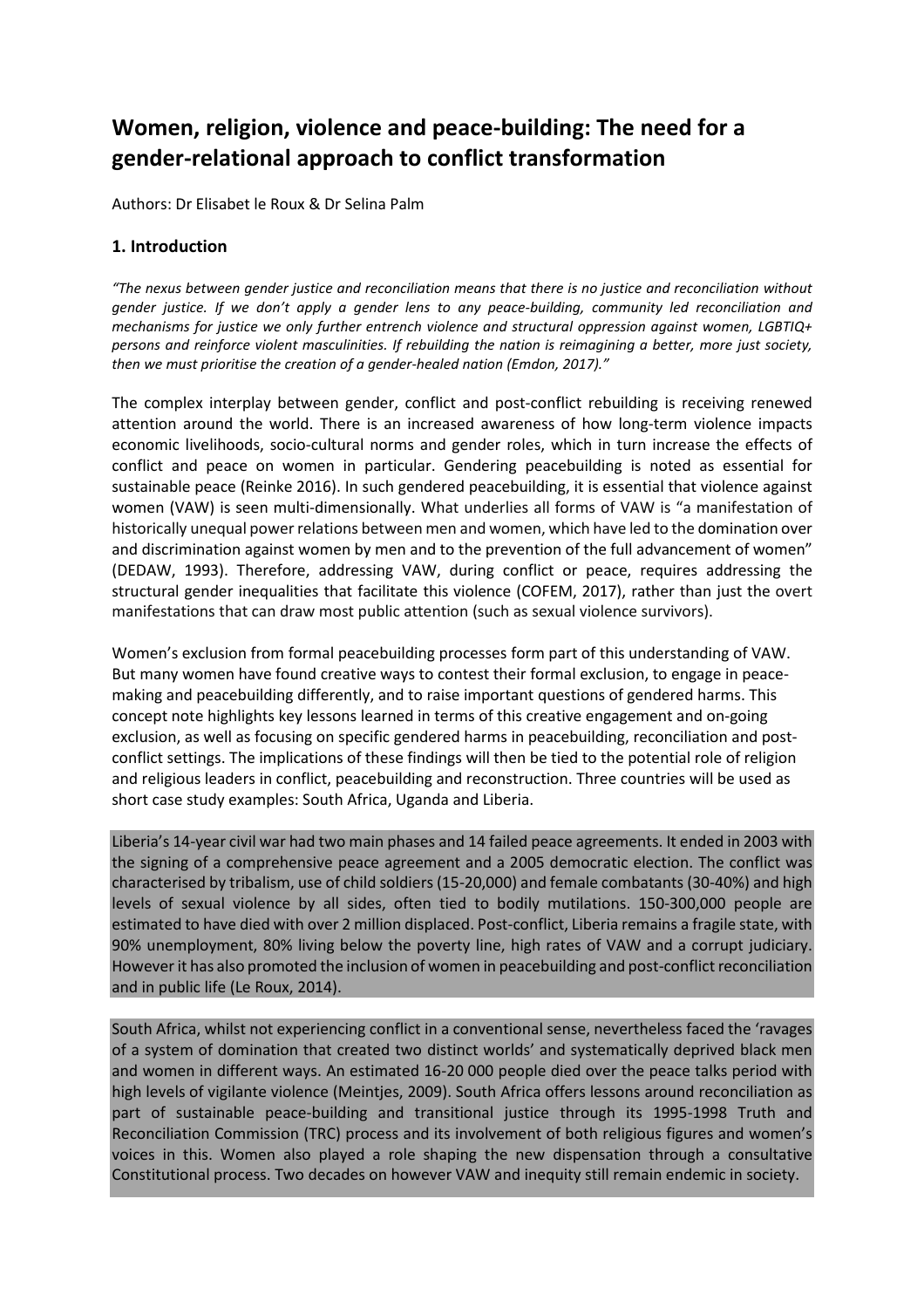The 20 year conflict in Northern Uganda, spearheaded by Joseph Kony's Lord's Resistance Army (LRA) and countered by the Ugandan government, lasted from 1987-2006. It was characterised by the use of child soldiers, severe bodily mutilations and high levels of sexual violence within local communities, including the taking of long term 'wives' by commanders. Women took on new rolesin thistime, often being designated economic heads of household in aid distribution within the IDP camps where many families lived for years. After the 2006 peace agreement, the focus has been on community reintegration and rehabilitation here, with limited success to date and high levels of unemployment in the North (Reinke, 2016).

## **2. Engaging Women: Moving from conflict to a sustainable peace for all?**

In the process of moving from conflict to peace and shaping post-conflict settings, women are playing a role. As the discussion below will show, this role is usually unacknowledged or at the very least underrated. Nevertheless, their presence and participation is very real every step of the way: as victims, combatants and peacemakers during conflict; as facilitators and mobilizers during peacebuilding processes; as strategists and leaders during reconciliation activities; and as activists and lobbyists for post-conflict gender-inclusive structures. They fulfill these roles both as individuals within their particular positions of influence (be it local, provincial, national or international), and also creatively through coordinated group effort, using women's networks and organizations. What is characteristic of all of these efforts, is that women use innovative and novel methods of achieving their outcomes, at least partly due to the fact that they are fairly consistently excluded from the formal processes. But including women formally does not mean simply allowing them to join the existing (often failing) negotiation tables. Rather, it means recognizing the value and impact of their innovative approaches to peace-making and peacebuilding, their alternative, often bottom-up methods of engagement, and their women-centred agendas. Their insights, gendered perspectives and methods offer vital contributions that are urgently needed if peacebuilding is to be sustainable for all. Only in this way can movement be made intentionally towards a world where violence is not merely transferred into other spaces, remaining endemic in new concerning ways in peacekeeping forces, economic violence, crime rates, domestic violence and child abuse, but where its underlying structural roots are dismantled. This sits at the heart of a gender-inclusive approach to conflict transformation and not merely to short-term conflict resolution.

Various examples from around the world can be given of how women within conflict-torn countries have mobilized for peace. These include individual women located within positions of influence (such as Betty Bigombe in Uganda) or through women's networks and organizations (such as WIPNET in Liberia) that engage in often informal discussions with fighting factions, brokering and encouraging talks around peace. However, women have had to adopt creative strategies of engagement in the face of exclusion from formal peace talks and government delegations. Due to the exclusion of women, peace negotiations themselves remain gendered, reflecting a male and masculine bias. This results in the products of peace negotiations (such as transitional justice mechanisms) typically carrying the same gender bias. Bell and O'Rourke (in Borer, 2009) see this gender bias of peace processes as the core reason why it is so difficult to achieve equal gender relations in a post-conflict setting, which in turn contributes to the continuation of VAW. Furthermore, even if women are included in peacebuilding and reconciliation processes, this inclusion usually only recognizes women in their role of peacemakers and not in their role as combatants in conflict and perpetrators of violence (Meintjes, 2012). This fails to recognize women's agency and limits the issues on which they can speak. It can reinforce an exclusive binary view where women as victims are juxtaposed against men as perpetrators (Scanlon, 2016).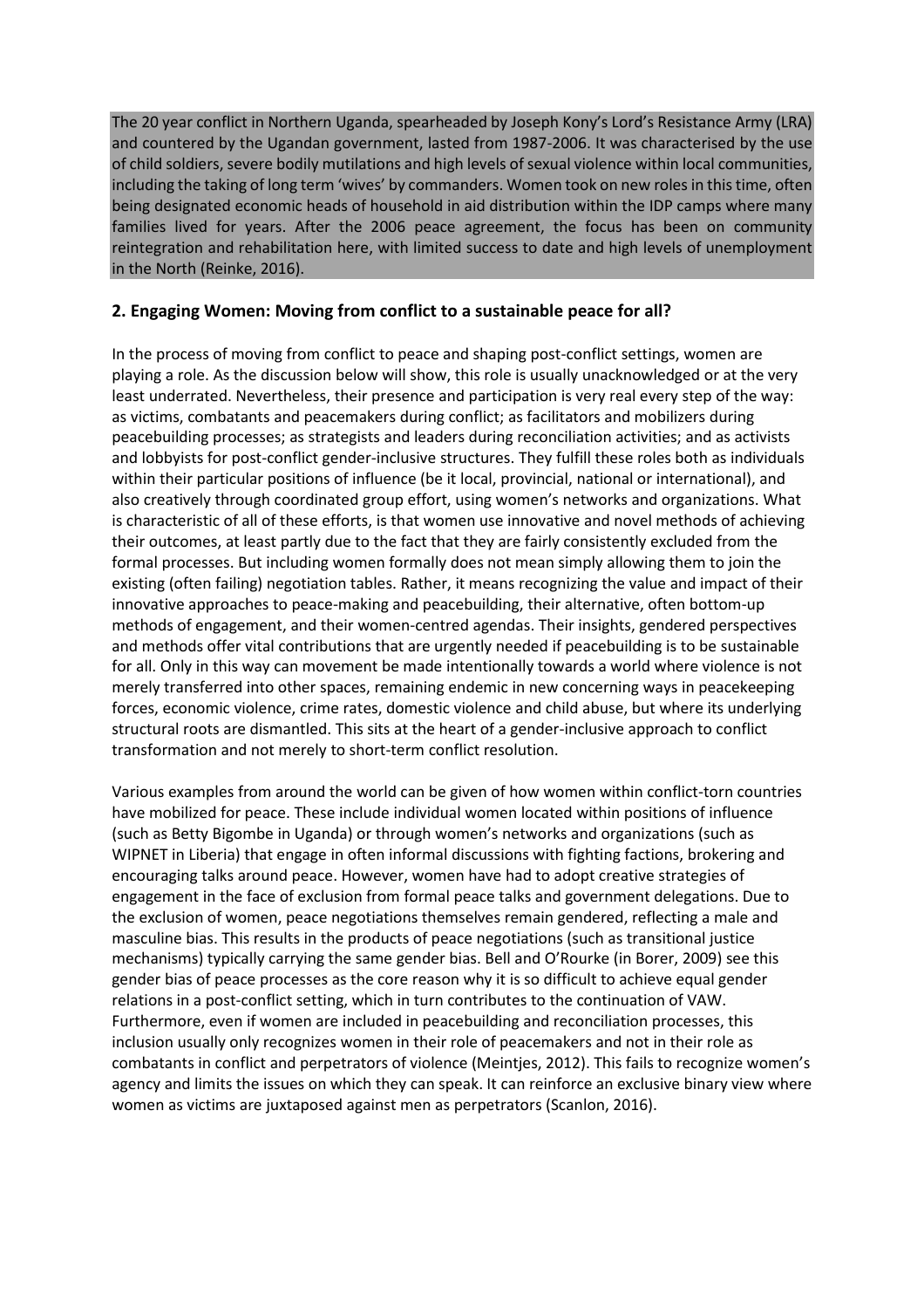Betty Bigombe, District Resident Commissioner in Gulu, Uganda, received global recognition for pioneering instigating peace work with LRA rebels, involving and training religious, district and community leaders in this process seen as the groundwork for later peace, and for involvement in post-conflict politics (Oywa, 2002; Rubimbwa & Mugisha, 2011). During the conflict years, ordinary Liberian women were mobilised by organisations like the *Women in Peacebuilding Network* (WIPNET)<sup>1</sup> in creative grassroots activities including sex bans, rallies, marches for peace, and the drawing of attention to sexual violence in the conflict. They attended and lobbied formal peace talks and used resourceful strategies to engage rebel leaders as objective intermediaries. In 2003, WIPNET spearheaded a woman's *Mass Action for Peace Campaign* to confront and engage rebels all over the country. Members also attended the 2003 Accra peace talks. Despite being excluded from formal peace negotiations, they actively lobbied with participants during breaks. When negotiations were failing, they staged a sit-in, refusing to allow them to leave until meaningful agreements were reached. Two weeks later the Peace Agreement was signed (Ouellet, 2013: 14-15).

While signing of peace accords are an important step, active implementation is needed in order for conflict not to erupt again. Women have also played roles in this peacebuilding phase, as was recognized in 2000 by UN Resolution 1325, aimed at mitigating women's exclusion from international peace and security agendas. This was followed by six more resolutions and has been partly effective in reshaping representation and inclusion, although criticized for taking a 'women protective' and not a 'gender relational' stance (Scanlon, 2016; El-Bushra, 2012). Key women globally are playing recognized roles as peace-conveners. See, for example, the active role of the *Global Network of Women Peacebuilders* in many conflict zones. However, this may not translate into improved on-going participation or improved status of all women at all levels, especially in poorer rural areas.

After the Liberian Peace Agreement was signed, WIPNET shifted its focus from mediation to implementation to engage women directly, empowering civil society as a watchdog. When women were shut out from formal disarmament processes they again took up creative strategies, e.g. engaging with fighters in the camps to convince them to lay down their arms (Lawson, 2017).

Woman are also present in reconciliation processes, not least because they are so often the victims of conflict. Unfortunately, reconciliation processes are often detrimental to such female victims, prioritizing public peacebuilding rather than individual healing. One sees this especially in relation to the sexual violence perpetrated against women during conflict. With the emphasis on the high-level reconciliation narrative, it often places an unfair burden on victims to perform pre-set roles publicly and this process can even lead to secondary trauma, as was noted in South Africa with the TRC. A focus solely on national unity often creates blind spots around local intersectional power relations, such as customary law (Musuva, Adekeye & Cook, 2015).

Scanlon (2016) points to lessons from South Africa regarding the nexus between gender justice and reconciliation, by highlighting the concept of "gendered harms". She points to the danger of "geographies of violence" where so-called reconciliation processes merely move existing violence into interpersonal spaces, rather than resolving it, something she suggests has been seen in South Africa. She calls instead for a gender inclusive reconciliation that goes beyond gender mainstreaming to explore the existing unequal power relations between men and women. These are often perpetuated and reinforced by reconciliation processes, where only public structures and hierarchies are overhauled, while private ones are left untouched (Glatte: 2011).

<sup>1</sup> WIPNET's Peace Campaign received recognition when their founder received the 2011 Nobel Peace Prize.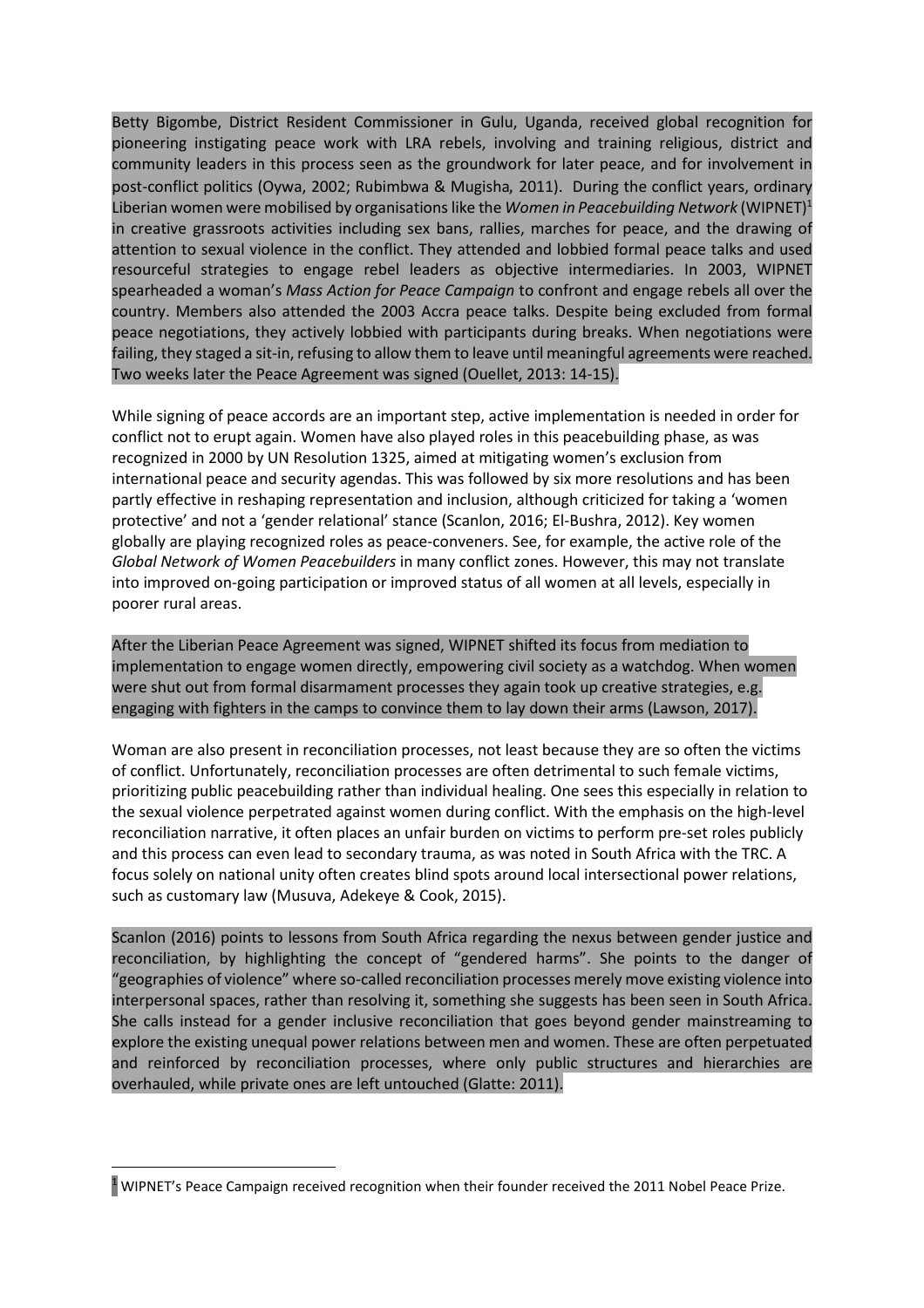The establishment of peace offers possibilities for the transformation of gender roles and the empowerment of women. In many countries, women's organizations have seized the opportunity to push for reforms and greater participation. (Heinecken, 2013).This was illustrated in South Africa (as well as Uganda and Liberia) with the drafting of new constitutions, legislation, political structures and institutions, creating an opportunity to focus attention on reshaping gender-equality issues.

In South Africa, women made submissions to the constitutional process, building on their long struggle roles as fighters, activists and organisers. Effective pressure was exerted through the formed-forpurpose, broad-based Woman's National Congress (WNC), which united diverse women's organisations in regional coalitions to put pressure on male-led formal negotiations. It significantly improved gender provisions in the constitution, monitoring gendered implications and gendering citizenship (Meintjes, 2012). It lobbied effectively against suggestions by traditional leaders that women remain minors and that customary law trump constitutional values (Meintjes, 2012). Their influence ensured that the Constitution's founding principles reflected both non-racism and nonsexism, and set up a Commission for Gender Equality as a new national human rights institution. This offered a window of opportunity for women as traditionally private issues such as land rights were catapulted into the public realm. But while the WNC mobilised around a shared agenda of gender justice and equality, unfortunately it has not retained a shared momentum longer term, fragmenting into party identities (Meintjes, 2009).

However, the implementation of gender-sensitive legislation and structures does not automatically or necessarily follow the official sanctioning of such legislation and structures. For example, posttransition, South Africa has been formally seen as a "women-friendly state" (Meintjes 2009:108), with strong gender legislation domestically embedded. But while senior political representation by women (nearly 45%) has been achieved post-apartheid through an effective quota system, effective translation of gender laws and policies remains a concern. Real material and economic transformation remains elusive for many poor rural black women, with feminization of poverty, high unemployment and few female economic leaders, as well as some of the highest rates of genderbased violence in the world. Political will, legislation and action plans to improve female access to law courts, markets and commercial credit, as well as bodily autonomy, needs effective implementation if gender laws and policies are to translate into sustained justice (Bekoe 2007). Grassroots women's organizations can and are often playing a partnering role to link together women in government, female lawyers, and grassroots organizations around key issues. But the need to maintain momentum forwards is essential if gaps between words and actions are to be bridged. On-going inclusion of women in gender-responsive post-conflict restructuring programs is key – but at the same time female representation alone is not enough (as South Africa shows)

#### **Lessons learnt**

- Recognise the diverse, participatory roles that women play in both conflict and peace settings and avoid stereotyping them as only victims and/or peacemakers.
- Women and women's networks and organizations play a key and often innovative role in peace-making, peacebuilding, reconciliation, and post-conflict gender transformation.
- If there is only a pragmatic public performance of one high-level reconciliation narrative, the specific and diverse experiences and trauma of especially female victims can be side-lined.
- There is a need for gender-inclusive reconciliation processes that address specific gendered harms within the conflict. 'Thin' reconciliation processes have a tendency to merely shift violence from the public sphere to the private – where women are the biggest victims.
- On-going political will at all levels is important to ensure both women's representation and the inclusion of women's issues as a core part of peacebuilding and post-conflict agendas.
- Post-conflict settings offer opportunities for positive gender reforms but needs consistent ongoing efforts to ensure implementation that leads to systemic grassroots change.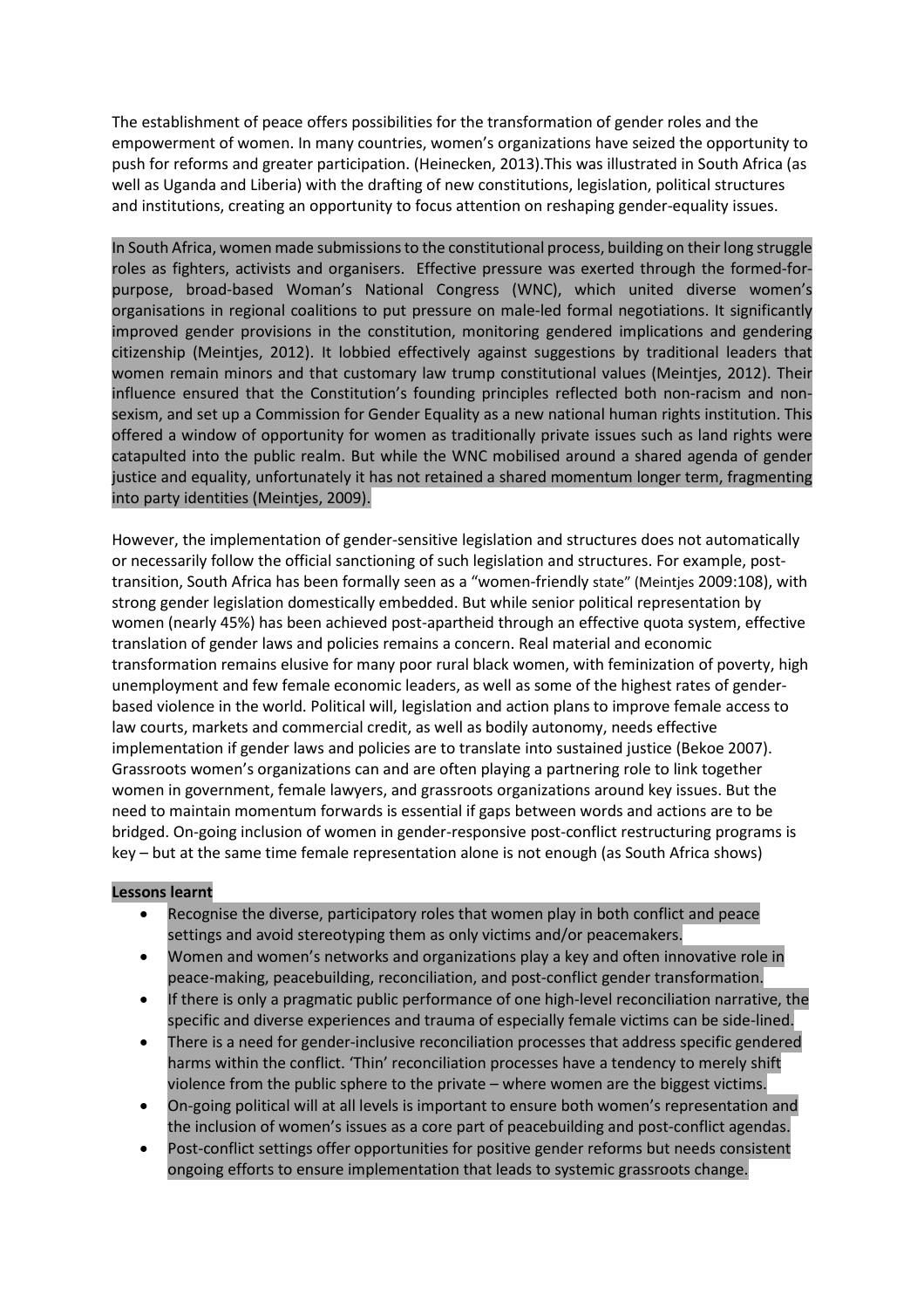#### **3. VAW within all these spaces**

Violence against women, and especially sexual violence, is a recognized aspect of armed conflict. What is less recognized is how VAW often continues in the aftermath of conflict, and the various, hidden forms that this violence often takes. For example, the exclusion of women from peace talks, peacebuilding and reconciliation processes – as discussed above – is in itself a form of VAW. And it results in gender biases in the outcomes of these processes, which in turn generate more and varied forms of VAW. During peace talks, peacebuilding and reconciliation it is therefore important not to just address the VAW explicitly perpetrated during the conflict, but to also look at what structures, systems, processes and social norms will need transformation so that further VAW is not generated.

Disarmament, Demobilisation and Reintegration (DDR) programmes are an essential part of postconflict recovery strategies; combatants need to be effectively reintegrated into society, socially, politically and economically. Many of them are also victims, especially in Liberia and Uganda where a large number of child soldiers were involved in the conflict. However, these programs can contribute to continued VAW, especially sexual violence, for a number of reasons. First, DDR programs tend to have a very low participation of female combatants, even where women and girls made up a significant part of the fighting force, as was the case in Liberia. This suggests and reinforces a failure in DDR programs to address the specific issues and security threats that women face during the post-conflict period (Heinecken, 2013). Second, programs are often run ineffectively, leaving civilians vulnerable to violence-prone, traumatized ex-combatants. Unemployed ex-combatants, often socialized into violence and militant masculinities during the armed conflict may form gangs that threaten communities post-conflict and may also engage in VAW (Bastick *et al.,* 2007).

At the individual level, one sees that during armed conflict, the gender roles and restrictions placed on women can be eased in some ways. In order for them and their families to survive, women are tacitly permitted to take on new roles, such as herding animals, building houses, running businesses, heading households, etc. (Sideris, 2000). Unfortunately, what one often sees post-conflict is that the empowerment that women have achieved during periods of conflict tends to be reversed once peace is established. The post-conflict setting often remains hostile towards women and in many societies, there are forceful attempts to place limits on women's roles and rights, positioning them again as subordinate to men (Meger, 2010). Post-conflict there is often a move to re-establish traditional gender roles (as 'natural'), even where gender transformation was part of revolutionary rhetoric and where women played an important role in political transformation (Borer, 2009).

**Gender Backlash in South Africa** – During the constitutional process, traditional leaders pushed for a return to an idealised traditional past, customary laws and traditional gender roles that had shifted over the struggle period. Women's involvement mitigated against this in important public ways with an ongoing presence in political spaces. But there were missed opportunities to challenge ideologies of domination in private spaces and rates of intimate partner violence suggest a patriarchal backlash to public empowerment (Meintjes, 2012).

Meintjes (2012: 17) notes "when the war is over, men want to return to their previous gender status where their authority remains dominant and unquestioned and this can be reinforced by a nationalist narrative positioning women back into caregiving roles as 'mothers of the nation'". Thus what is called a "patriarchal backlash" (Walby, 1990) takes place. Under such circumstances VAW and the threat of VAW continue to be ways through which women's subordination is policed and (re)enforced. Women may be pressured to limit their public leadership participation (Willett, 2010) due to the threat of violence as well as the lack of support for gendered needs or a concern that women's political activism will interfere with their expected role as mothers (Scanlon, 2016). High levels of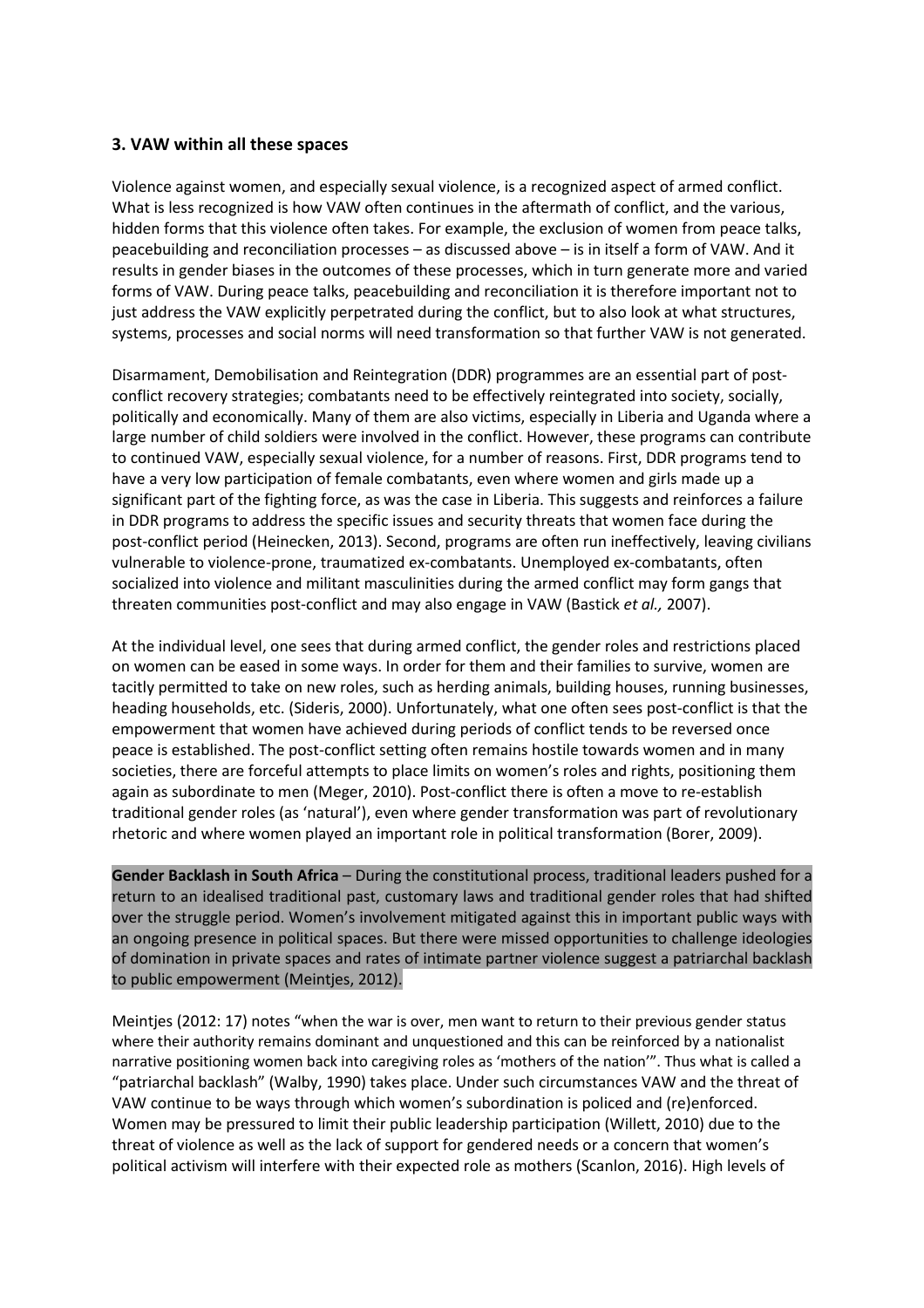interpersonal violence send a clear signal regarding women's 'place', acting as a subtle deterrent on wider female advancement. VAW also serves as a means of regaining and retaining control over economic resources and over women's productive and reproductive rights (Borer, 2009).

Furthermore, the influence of military masculinity and hyper-masculinity also shape a wider sexually violent culture in civilian spaces. This leads to civilian men (and not only ex-combatants) within conflict-affected areas displaying militarized, hyper-masculine attitudes of violent verbal and physical aggression and sexual relations that establish male dominance and female submission, with little concern for female experience (Lwambo, 2013). Hypermasculine responses to female empowerment carry a real threat of VAW and offer one explanation for why post-conflict rates of sexual violence often remain so high. This 'masculinity crisis' highlights the importance of gendered peacebuilding, reconciliation and VAW interventions that can specifically engage with root causes of violence, such as harmful masculinities (Scanlon, 2016).

VAW is an issue that is inadequately addressed during peacebuilding and reconciliation processes. When VAW, especially at a structural level, perpetrated during conflict is not addressed during reconciliation processes, it tends to bleed into the new dispensation. Increasingly research (e.g. Horn et al, 2014) is exploring how VAW, especially intimate partner violence, often increases post-conflict.

#### **South Africa's TRC and women**

Women made a range of submissions, including on the role of religion in reinforcing patriarchy. Diverse voices narrated poignant testimony and lament by victims, and acknowledgement by some perpetrators. However, many women victims were not healed by publicly testifying and even cited further trauma (Scanlon 2016). Gender-based crimes were subsumed here under human rights violations. Stigma and shame related to speaking in open court made barriers high for women to speak of their own experiences and they were predominantly presented as wives and mothers, silencing their sexually violent experiences in the struggle, and showing a gendered hierarchy of harms. Ross (undated) notes that only 4 out of 59 women who gave public TRC testimony spoke about their own experiences of violations. TRC recommendations around dealing with conflict-related trauma as integral to peacebuilding did not materialise and nor did many reparations. Such reconciliation without social justice could be seen as treating wounds lightly, failing to confront entrenched legacies of gendered socio-economic inequalities and normalised violations, while being preoccupied with individual violations (Meintjes, 2009). The TRC responded to many women's suggestions but "did not heed the group's call for a more integrated understanding of the gendered nature of struggles and a gendered methodology in research and reporting" (Meintjes, 2009:106).

Women's organizations working in post-conflict settings have highlighted the psycho-social needs for healing at community level, including counseling, survivor shelters, focal report people, and ongoing reproductive health support. They stress the existence of gendered harms, where conflict has affected women differently, and thus their need for specific interventions. While NGO work by women can signal women's marginality at formal government level and even reinforce a stereotyped role for women as 'carers,' their roles here also broaden how peacebuilding and reconciliation is conceptualized, for example the value of gender-sensitive traditional community rituals (Bubenzer & Kasande, 2016).

Reflecting on women's experiences of VAW – and especially the experiences of sexual violence survivors – highlights the need for a multi-level justice that responds to both historical and present violence, and also prevents future violence. The first level is the importance of institutional justice for sustained peace. It is very difficult for a survivor to be part of a process of relational reconciliation (or simply for her to move on from what happened to her) if she has not received some form of justice at institutional and constitutional levels. What makes healing so difficult is that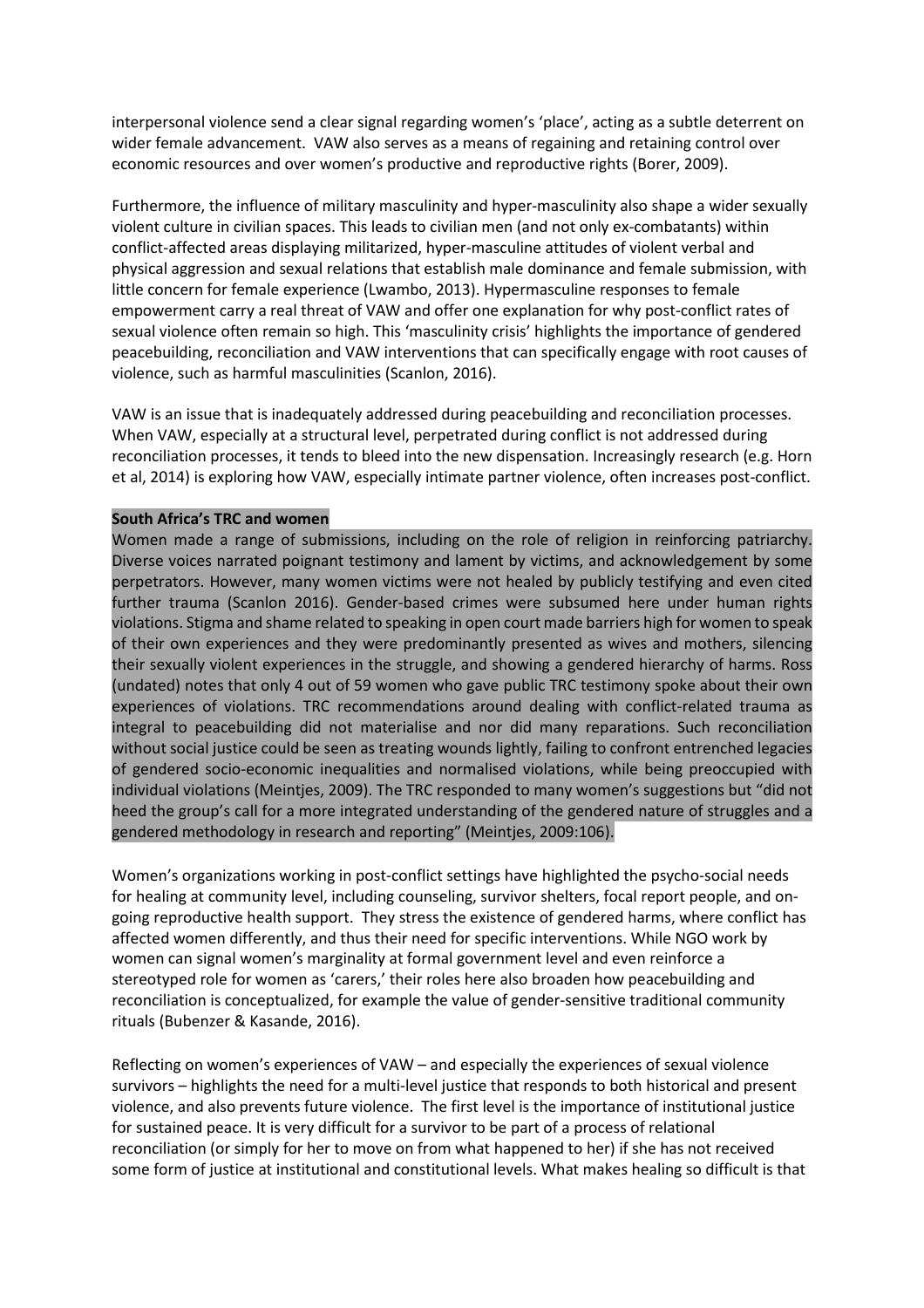VAW survivors rarely receive this public justice. At country-level, survivors still rarely access the judicial system or receive justice, often due to a dual legal system where traditional law is applied to so-called 'family matters'. VAW is not always prioritized or even recognized as in issue in intimate partner relations (Maddison, 2016).

Secondly, justice requires the reshaping of power dynamics. Justice for women requires the restructuring of interpersonal power dynamics. Justice is not only about punishing the perpetrator, but about changing the power imbalances and ideologies that allowed violence to be perpetrated in the first place. The patriarchal underpinnings of society have to be transformed in ways that go beyond merely addressing the symptoms of survivors. Holistic justice requires a process of the transformation of multiple intersectional dominations, including male and female, which in turn can enable gender reconciliation (Scanlon, 2012; Glatte, 2011).

Thirdly, justice should be multi-leveled. Working simultaneously at multiple levels around both VAW and reconciliation is critical to prevent one form of engagement merely being transferred into another sphere. At a local level, work must be done relationally with survivors, perpetrators, community leaders and communities; at macro level, work must be done institutionally and constitutionally to transform legal, judicial and political systems (Glatt, 2011).

Lastly, justice should be restorative (a key aspect of the South African TRC) with a core goal of empowering the disempowered. Focused effort must be put into rebuilding the fragmented identities of all marginalized victims, including women survivors. This kind of work is being done in survivor networks, where survivors support each other, but also raise awareness and engage in advocacy. Justice is not just about punishment of the guilty, or about restructuring power, but also about restoring the sense of self and value of the survivor. Evidence suggests that it is this aspect that is either neglected or assumed to happen organically, often resulting in unresolved identity issues around both perpetrators and survivors which can shape the next generations and lead to new conflicts (Bubenzer & Tankin, 2015).

#### **Lessons learnt:**

- Recognize the various forms of VAW and the need for sustained transformation of the societal structures and systems that underpin its justification.
- DDR programs inadequately recognize women as combatants and therefore do not address their specific needs.
- Ineffective implementation of DDR programming may lead to traumatized ex-combatants schooled in militant masculinity and gang violence continuing to perpetrate VAW.
- A 'patriarchal backlash' often occurs in post-conflict settings, where men reinforce gendered limitations and normative expectations placed on women. VAW is one way such reinforcement is enacted.
- Harmful (and usually sexually violent) masculinities become more common due to conflict. Peacebuilding and reconciliation efforts should engage in addressing these harmful masculinities.
- Institutional justice is important for addressing VAW, as relational reconciliation is difficult to achieve without any form of institutional justice.
- Justice for women requires the restructuring of interpersonal power dynamics, which means transforming the power imbalances and ideologies that undergird violence.
- Justice should be multi-leveled, in order to avoid VAW in post-conflict settings simply moving from the public sphere to the private spaces of home and community.
- Justice should be restorative, restructuring survivors' sense of self and power, rather than creating secondary trauma though a lack of gender-sensitivity in the processes.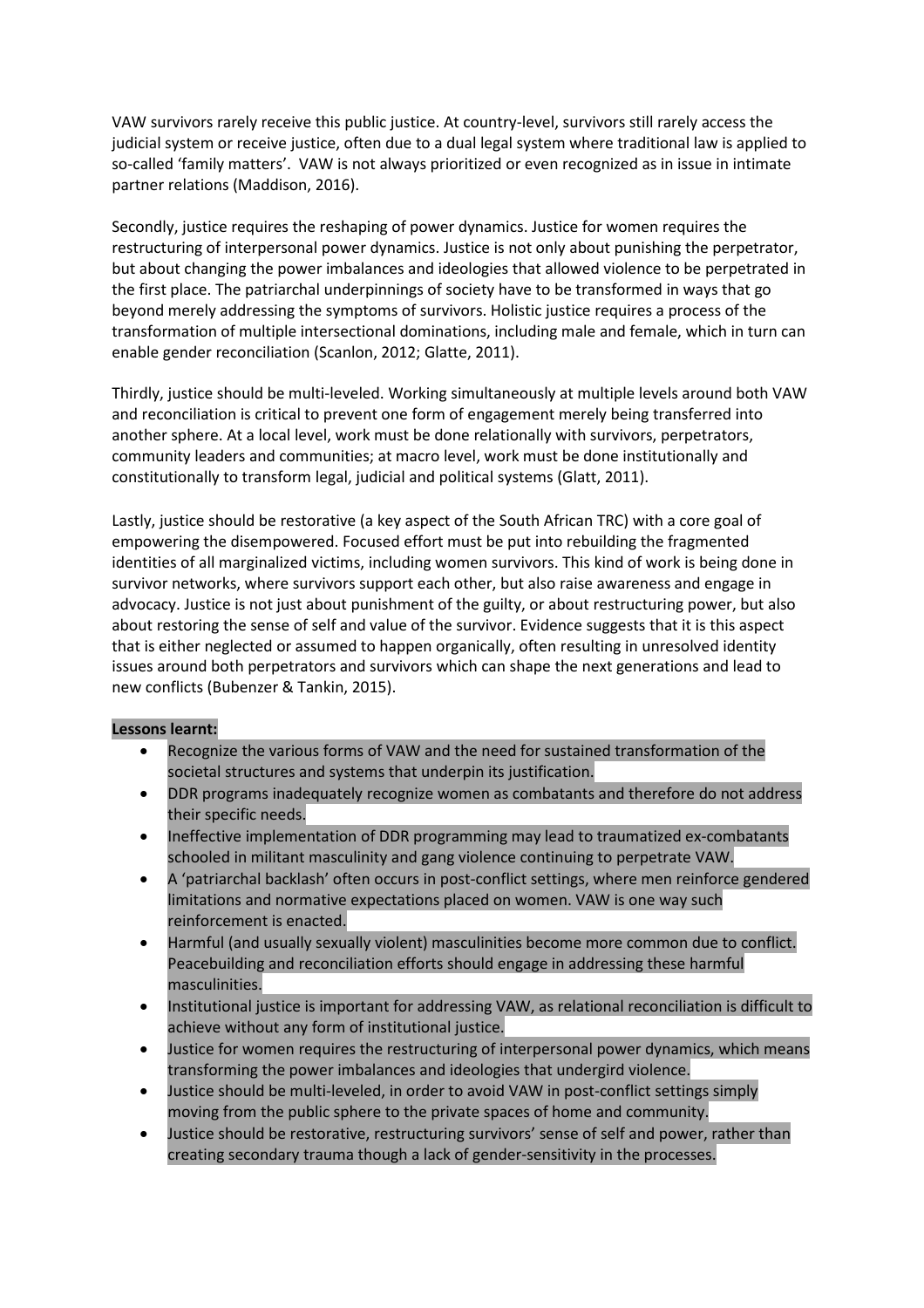## **4. Implications for Religious Leader Engagement**

Religious leaders and institutions are often important actors in numerous peace-building zones, playing a key social role, especially in fragile states. The populations of many conflict-ridden countries continue to have high levels of active religious affiliation. Religious actors and ideas have significant social influence at multiple levels of society (Le Roux et al, 2017), especially in times of transition, typically forming an important and sustainable grassroots social network across rural and urban areas where other structures may be limited. But religion can be caught up in the conflict itself and typically plays multiple, changing and even ambivalent roles at various stages of peacebuilding and post-conflict reconstruction. These ambivalent possibilities become even more so in regard to issues such as gender, exclusion of women and VAW. Better awareness of these multiple roles can shape a gender-inclusive process around reconciliation and post-conflict processes that amplifies constructive roles for religious leaders that are gender-transformative, not regressive. This section highlights case studies that offer insights on ways in which religious actors can and have been both a resource and a roadblock, specifically in relation to women's involvement in peacebuilding and VAW post-conflict in South Africa, Uganda and Liberia.

In South Africa, where over 80% of the population affiliate with Christianity (Rule and Mncwango, 2010; Statistics South Africa, 2016), religions and their leaders played multiple roles in struggle and transition periods: legitimating dominating ideologies; mobilising people in ecumenical and interfaith grassroots resistance; and public TRC roles for faith leaders. A shift away from a Christian constitution required faith leaders to rethink their public roles in the new society. Representations by faith communities to the TRC highlighted this ambivalent role and stressed the need for religion to play an on-going healing role at community level, including implementing human rights that ensured gender justice (Villa-Vicencio, 1992). Women of faith stressed the patriarchal nature of many religious systems. However, this has failed to translate into coordinated engagement within society, with a backlash by some religious leaders that can reinforce traditional gender roles and customary practices in the name of religious tradition and morality.

In Uganda, according to 2014 statistics, over 84% of the population is affiliated with Christianity and 14% with Islam (Ugandan Census Report, 2016). Religion played a role in the conflict, often tied to tribal identity and seen in the use of religious rhetoric by the Lord's Resistance Army. At the same time, traditional and religious leaders also played an important role in brokering peace. The *Acholi Religious Leaders Peace Initiative* and the *Catholic Justice and Peace Commission* (who resolved their sectarian differences to work together ecumenically) are two examples of such religious leaders and structures that worked to establish peace (Roderiguez, 2002). Furthermore, in the rehabilitation process, religious and traditional models have been involved in attempted community reintegration of former child soldiers (Nabukeera-Musoke, 2009, Bubenzer & Tankink, 2017).

In Liberia, according to the 2008 national census, 85.6% of Liberians identify as Christian and 12.2% as Muslim (Liberian Census Report, 2009). Religious groups form an old, influential aspect of Liberian civil society, with significant moral authority. They have played roles in human rights monitoring before the war, conflict-resolution within it, and post-conflict peacebuilding. For example, during the conflict-resolution process, the *Interfaith Mediation Committee* modelled a successful approach. However, in the new dispensation there is a danger that without capacity building they may reinforce a return to traditional social norms in ways that mitigate against the needs for gendered social transformation.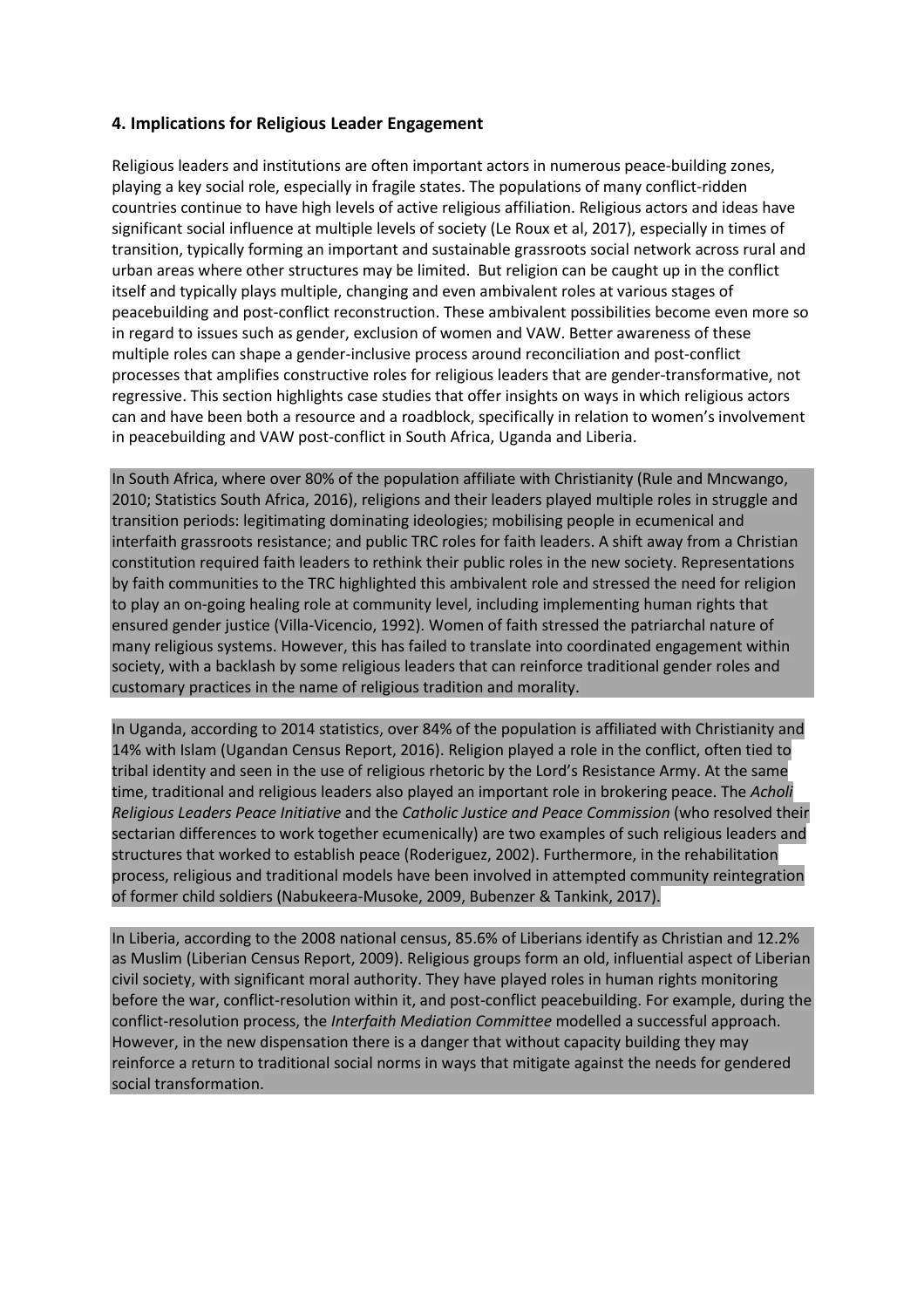#### **4. 1 Possible Roadblocks/Dangers for religious leader engagement**

**An androcentric approach that fails to see gendered harms**. Religious traditions and the use of their rituals can unwittingly re-enforce gendered blindness or a selective recognition of violations.It can also place a strong emphasis on individual virtues, such as forgiveness and harmony. While important, it can be simplistic when applied to complex post-conflict spaces and unwittingly reinforce gender stereotypes by portraying women only as peacemakers or being silent on structural violence. For example, South Africa's official reconciliation processes, embodied publicly by the TRC, were religiously garbed and presided over by Archbishop Desmond Tutu in formal religious dress. Its public narrative was also laden with Christian overtones, with public prayers and religious ministers on the commission. While women made a range of submissions, including noting the role of religion in reinforcing patriarchy, it was inadequately addressed at the time. Later scholars have noted that the TRC lacked an "integrated understanding of the gendered nature of struggles and a gendered methodology in research and reporting" (Meintjes, 2009:106).

**The patriarchal nature of religious institutions**. Multiple studies have shown that most religious institutions such as churches remain patriarchal institutions (Phiri & Nadar, 2011; Museka et al., 2013). This is embodied by their predominantly male leadership and structures and plays a definite but often unrecognized role in both the marginalization of women and the continued perpetration of VAW. Through their beliefs, practices, structure, and interpretation of sacred texts, they can also promote male interests and fail to acknowledge or address pressing women's issues such as gender inequality and VAW (Kanyoro, 1996; Franz, 2002; Nadar, 2004). In the light of the need to tackle women's exclusion from peace-building and post-conflict leadership and its gendered biases, religious involvement needs rethinking if it is not to compound these (Silvestri & Mayall, 2015).

**Entanglement of Religion and Culture**. As religion, culture and society are intimately linked (Ter Haar, 2013), religious leaders can find it difficult to challenge the beliefs and practices of the culture/society in which they are located. Various studies show that religious institutions are to a large extent a reflection of the culture and society in which they are situated and can often replicate societal and cultural injustices (Le Roux, 2014). An approach that places both religious and traditional leaders uncritically together can reinforce this slippage, leading to an approach that unquestioningly reinforces rather than transforms problematic aspects of traditions. Reinforcement of discriminatory cultural or social norms as natural or god-ordained can shape the post-conflict space in ways that may be harmful to women and/or lead to reversals in gains made by women over the conflict period. For example, in the South African constitutional process, some religious and traditional leaders pushed for a return to old customary laws that marginalized women, polarizing the needs of religious tradition and of women.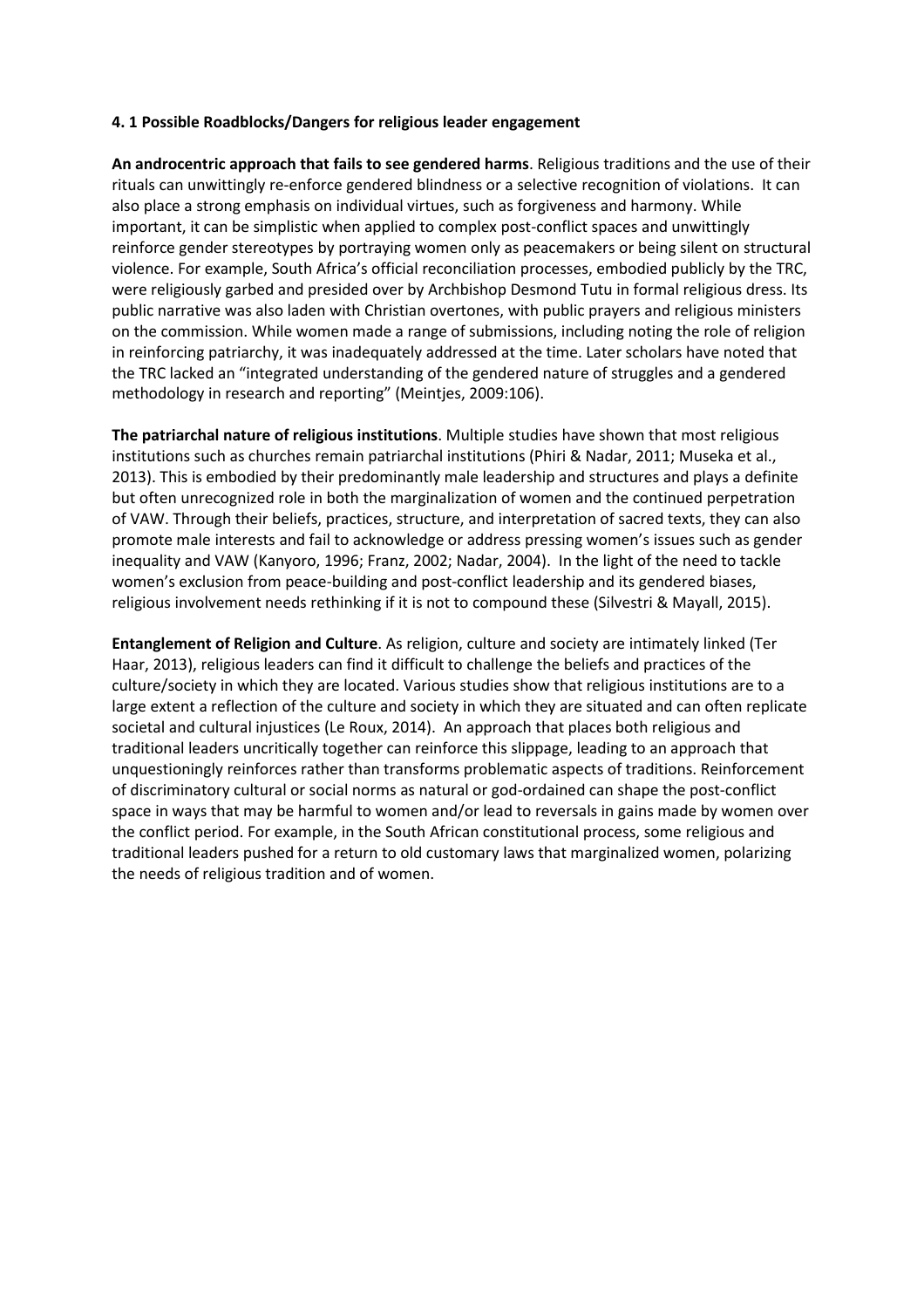#### **4.2 Opportunities for engagement**

Evidence around working with religious actors in diverse settings on difficult issues suggests that they often can be on-going catalysts for sustained positive change and are not just one-off entry points into the community (Le Roux et al, 2017). Gender-inclusive engagement here could amplify religion's positive possibilities for gender-transformation as part of sustainable peacebuilding. This requires engaging with religion's spiritual capital in ways that acknowledge its patriarchy, but also its dynamic diversity, and working to build credible, inclusive religious networks (Ter Haar, 2013).

Co-ordinated inter-and intra-faith engagement on issues of justice was seen during the transitional periods within each of the three case study countries, but may need strengthening post-conflict, especially in relation to VAW. Experiences in South Africa suggest that public religious engagement can dwindle or even collaborate with efforts to reverse important gains for women, rather than to consolidate them, giving patriarchal practices an "aura of morality" (Musuva, 2015:1). In the light of this, the four recommendations below offer some constructive opportunities for engagement:

- 1. *Religious groups can offer spaces for micro-level reconciliation.* Multi-level reconciliation points to the need for micro and macro-level engagement in post-conflict reconciliation, highlighting the role of storytelling in this process, with interlinked spaces of constitutional, institutional and relational reconciliation (Maddison 2017). Embodied rituals of lament, witnessing, and speaking one's truth can be important ways of hearing voices of survivors. This can play a role in processes of dialogue and engagement with former enemies, to acknowledge that building peace is an on-going process (McKay & De la Rey 2001).
- 2. *Intentional capacity building*. Religious leaders and institutions may have to confront their own internal and external practices and norms that still reinforce traditional gender roles, harmful masculinities, shaming of and discrimination against VAW survivors, and exclusion of women. They will need intentional gendered capacity building if they are to play transformational roles in grassroots post-conflict models (such as Liberia's peace huts), that authentically support multi-level reconciliation, bridge ethnic and gender divides, and restore inclusive social fabrics. As educators trusted by many within local communities, they have clear potential to disseminate these concepts widely through their own networks.
- 3. *Influential Change Agents*. Religious institutions, such as churches and mosques, typically have a unique ability to influence beliefs, attitudes and behavior at grassroots level. They can catalyze social transformation within communities and families where much VAW takes place. They can also mobilize wider justice-based socio-political engagement across a country, as has been illustrated by some women's religious groups that have already played creative roles, often outside official structures. Harnessing informal voices as a bottom-up approach can help to challenge the on-going male bias within religious structures, which is a result of male dominance of leadership positions. This dual approach to religious actors (Le Roux et al, 2017) enables better recognition of the important roles that many religious women have played and can still play in the implementation of new VAW laws and policies.
- 4. *Mobilizing a Wider Political Role for Justice*. Selected religious actors in many countries, including all three case study countries, made a shift from being solely neutral providers of pastoral care and support, to mobilizing a more active wider political role in struggles for peace and justice within the conflict, a role that often stems from core convictions within their respective religious identities. This may give them ongoing credibility and the clout to continue educating people post-conflict (through local networks) about the intersections of gender and peace and the need for damaging social norms to be transformed.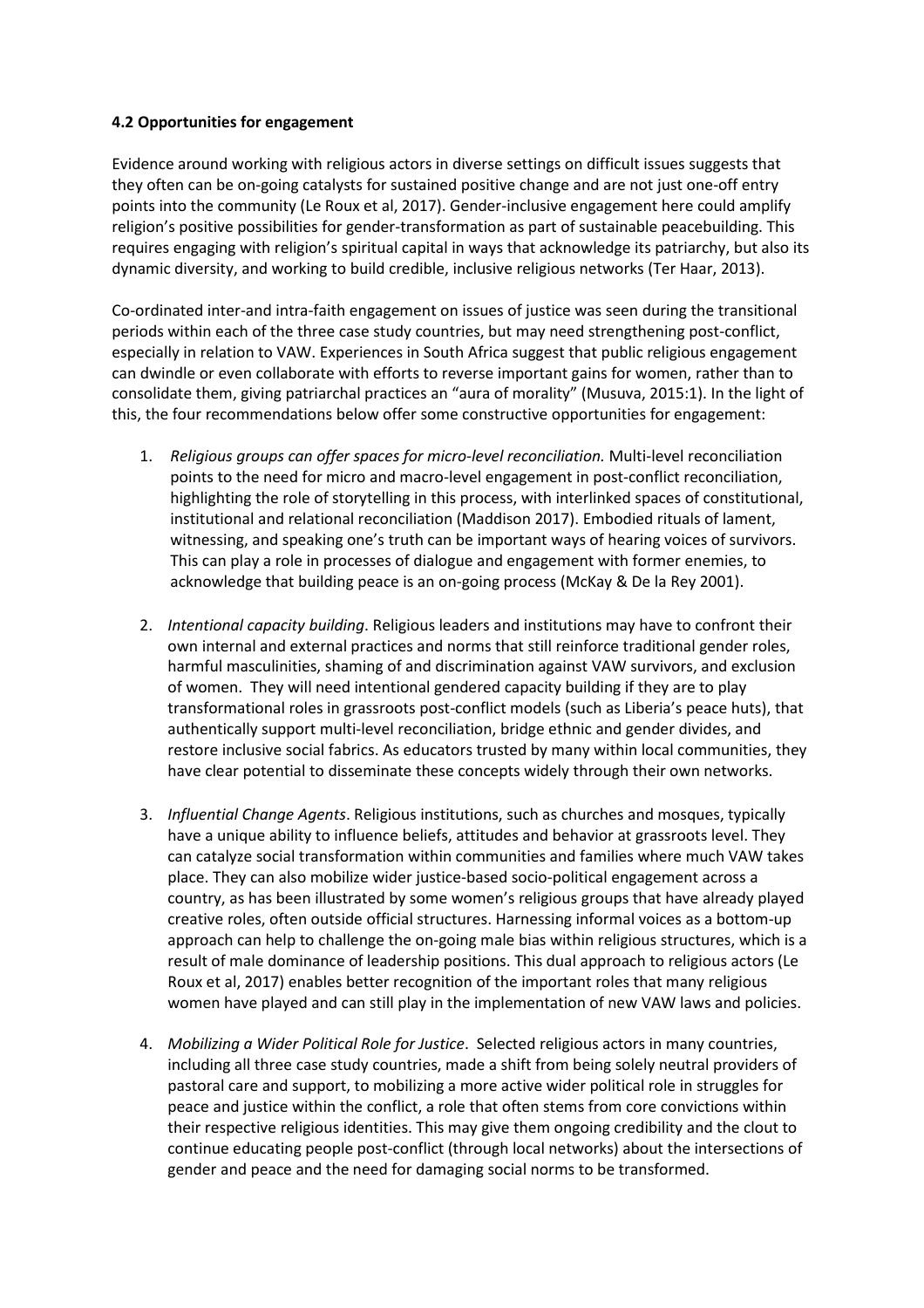## **5. Conclusion**

In the complex processes of moving from conflict to new post-conflict societies, the input, perspectives, and experiences of women should play a central and formally acknowledged role. But this should not be an 'add women and stir' approach to existing forms of peacebuilding and postconflict reconstruction, many aspects of which are currently failing or problematic. Rather, it means significantly rethinking and transforming how sustainable peacebuilding is enacted by men and women together, in gender-relational ways that take specific note of context-specificity, as the case study examples demonstrate. It requires a creative re-envisioning of what a post-conflict, peaceful society should look like: not simply the reestablishment of the society prior to conflict, with its illusionary return to a golden past, but rather the transformation of society. A gender-relational approach to conflict transformation and not merely short-term conflict resolution is essential. Transitional and post-conflict settings offer possibilities for societies as a whole to move forward in positive ways. This should be seen as an opportunity to recalibrate all settings where conflict leads to violence, both public and private, a shared opportunity needing all stakeholders to participate.

Religious groups and their leaders hold influential positions within communities, especially within fragile states and in times of transition. They are often trusted institutions with grassroots institutional presence and moral authority. Faith leaders have played roles around human rights monitoring, peace-brokering in conflict, and continue to exert social influence in community spaces where women remain vulnerable. However, for religious groups and leaders to contribute to gender-relational processes of conflict transformation (rather than merely conflict resolution), they will frequently have to confront their own beliefs, norms and practices that continue to reinforce traditional gender roles, harmful masculinities, unwitting shaming of and discrimination against VAW survivors, and the exclusion of women from much formal leadership. They need gendered capacity building if they are to effectively catalyse and support women in particular within their institutions: to equip them for roles in wider society; to help enable them to be creative leaders longer term in post-conflict initiatives for gender justice; to support them in having their gendered harms voiced and their gendered needs met at many levels, as a part of the justice that makes peace real.

These gender-relational religious approaches can play a wider grassroots educative role in multilevel reconciliation in many spaces, by bridging divides, consolidating gains, and restoring inclusive social fabrics, and helping to prevent myriad violences from merely moving from the public arena into so-called private spaces. Religious leaders have the potential to be either roadblocks or resources in this important, gendered task of sustainable peacebuilding for justice.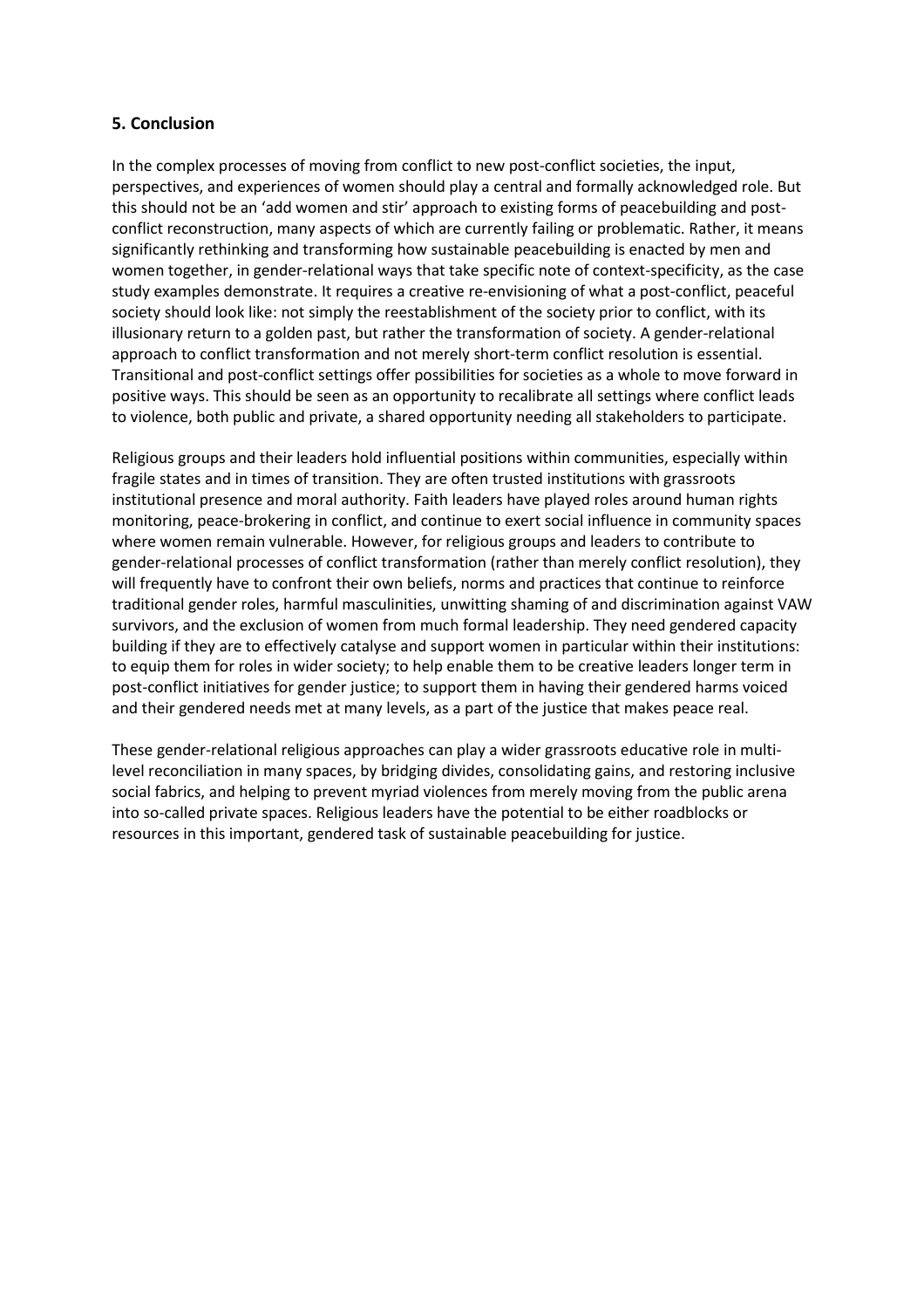## **Bibliography**

Bastick, M., K. Grimm, and R. Kunz. *Sexual Violence in Armed Conflict: Global Overview and Implications for the Security Sector.* Geneva: Geneva Centre for the Democratic Control of Armed Forces, 2007.

Borer, T. A. "Gendered War and Gendered Peace: Truth Commissions and Post conflict Gender Violence: Lessons from South Africa." *Violence Against Women* 15, no. 10 (2009):1169- 1193.

Bubenzer, Friederike and Marian Tankink. *Healing Communities, Transforming Society: Exploring the Interconnectedness between Psychosocial Needs, Practice and Peacebuilding.* Conference report. Institute for Justice and Reconciliation and the War Trauma Foundation, 2015.

Bubenzer, Friederike and Sarah Kasande. *Regional Women's Consultation: Resilience, Advocacy and Reconciliation: Meeting Report.* Institute for Justice and Reconciliation and the International Center for Transitional Justice, March 2016.

Du Toit, F. and P. Naidoo. *Connecting TRCs to Global Trends: Implications for Policy and Practice.*  Policy Brief no. 24. South Africa: Institute for Justice and Reconciliation, 2017.

El-Bushra, Judy. *Gender in Peacebuilding: Taking Stock*. International Alert, 2012.

Emdon, L. *Creating Conversations on Gender Just Communities: Reflections from the Institute for Justice and Reconciliations Gender Dialogues in South Africa*. Cape Town: The Institute for Justice and Reconciliation, 2017.

Glatte, S. *Structural Gender Violence and the South African TRC*. Working paper, 2011.

Hamber, B. and S. Lewis. *An Overview of the Consequences of Violence and Trauma in South Africa*. Research report. Cape Town: Centre for the Study of Violence and Reconciliation, 1997.

Heinecken, L. P. T. "Building Capacity from Above and Below: Why Gender Matters in the Peacekeeping and Peacebuilding Contexts," in *Post-conflict Reconstruction and Development in Africa: Concepts, Role-players, Policy and Practice, edited by* Theo Neethling and Heidi Hudson. Cape Town: University of Cape Town Press, 2013: 130-144.

Horn, R. et al. Women's Perceptions of Effects of War on Intimate Partner Violence and Gender Roles in Two Post-conflict West African Countries: Consequences and Unexpected Opportunities." *Conflict and Health* Vol 8(12) (2014), pp1-13

Lawson E. "How women bring about peace and change in Liberia." November 13, 2017 <https://theconversation.com/how-women-bring-about-peace-and-change-in-liberia-86670>

Le Roux, Elisabet, Selina Palm, and Brenda Bartelink. "Amplifying Development: Partnering with Faith: Policy Brief." 2017. [https://jliflc.com/wp/wp-content/uploads/2017/11/Amplifying-](https://jliflc.com/wp/wp-content/uploads/2017/11/Amplifying-Development-Partnering-with-Faith_7Nov.pdf)[Development-Partnering-with-Faith\\_7Nov.pdf](https://jliflc.com/wp/wp-content/uploads/2017/11/Amplifying-Development-Partnering-with-Faith_7Nov.pdf)

Liberia Bureau of Statistics. "2008 Population and Housing Census Final Results." 2009. [https://www.lisgis.net/pg\\_img/NPHC%202008%20Final%20Report.pdf](https://www.lisgis.net/pg_img/NPHC%25202008%2520Final%2520Report.pdf)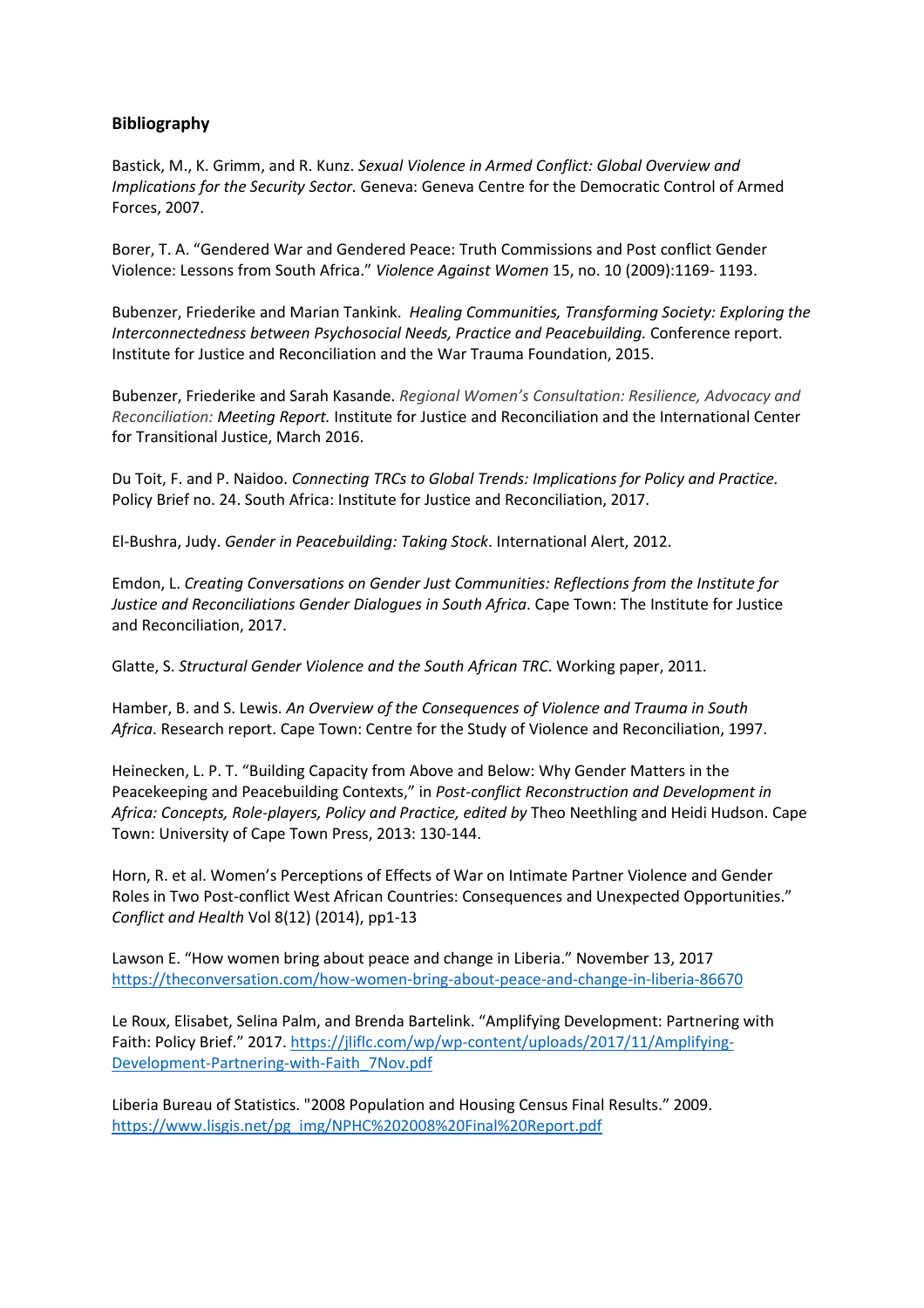Liberia: Security Council Resolution 1325: *Civil Society Monitoring Report 2011*. Global Network of Women Peacebuilders.

Lwambo, D."'Before the War, I Was a Man': Men and Masculinities in the Eastern Democratic Republic of Congo." *Gender & Development* 21, no. 1 (2013): 47-66.

[Maddison,](http://journals.sagepub.com/author/Maddison%252C+Sarah) S. "Can We Reconcile? Understanding the Multi-level Challenges of Conflict Transformation." *International Political Science Review* 38, no. 2 (2017): 155-68.

McCarthy, Mary K. "Women's Participation in Peacebuilding: A Missing Piece of the Puzzle?". *CUREJ: College Undergraduate Research Electronic Journal*, April 8, 2011. University of Pennsylvania. http://repository.upenn.edu/curej/132.

Mckay, S. and C. De la Rey. "Women's Meanings of Peacebuilding in Post-Apartheid South Africa." *Peace and Conflict: Journal of Peace Psychology 7, No. 3 (2001)*: 227–242.

Meintjes, S. "Gender and Truth and Reconciliation Commissions: Comparative Reflections." In *Peace versus Justice? The Dilemma of Transitional Justice in Africa, edited by C. Sriram and S. Pillay*. South Africa: University of KZN Press, 2009: 96-112.

Meintjes, S. *Rebuilding Peace: The Case of South Africa.* Occasional Paper. Cape Town: Pambazuka Press, 2012.

Meger, S. "Rape of the Congo: Understanding Sexual Violence in the Conflict in the Democratic Republic of Congo." *Journal of Contemporary African Studies* 28, no.2 (2010):119-135.

Mosher, D.L. and M. Sirkin. "Measuring a Macho Personality Constellation." J*ournal of Research in Personality* 18 (1984): 150-163.

Musuva, C., A. A. Adekeye and J. Cook. *The Tensions between Cultural and Constitutional Values: Chapter 9: Institutions and Gender Equality*. Policy Brief. Centre for Conflict Resolution, December 2015.

Myrttinen, H., J. Naujoks, and J. El-Bushra. *Re-thinking Gender in Peacebuilding.* Report. International Alert, 2014.

Nabukeera-Musoke, H. "Transitional Justice and Gender in Uganda: Making Peace, Failing Women During the Peace Negotiation Process." *African Journal on Conflict Resolution* 9, no. 2 (2009), 121-9

Ouellet, J. X. "Women and Religion in Liberia's Peace and Reconciliation." *Critical Intersections in Education: An OISE/UT Students' Journal* 1 no. 1 (2013): 12-20.

Pityana, B. and C. Villa-Vicencio (eds). *Being the Church in South Africa today*. Johannesburg: South Africa Council of Churches, 1995.

Reinke, A. "Gendering Peacebuilding in Post-Conflict Northern Uganda." *Journal of Global Initiative: Policy Pedagogy Perspective 10, no. 2 (2016)*. pp71-86.

Rodriguez, C. "The Role of Religious Leaders." *Conciliation Resources, Accord* 11 (2002): 58-59.